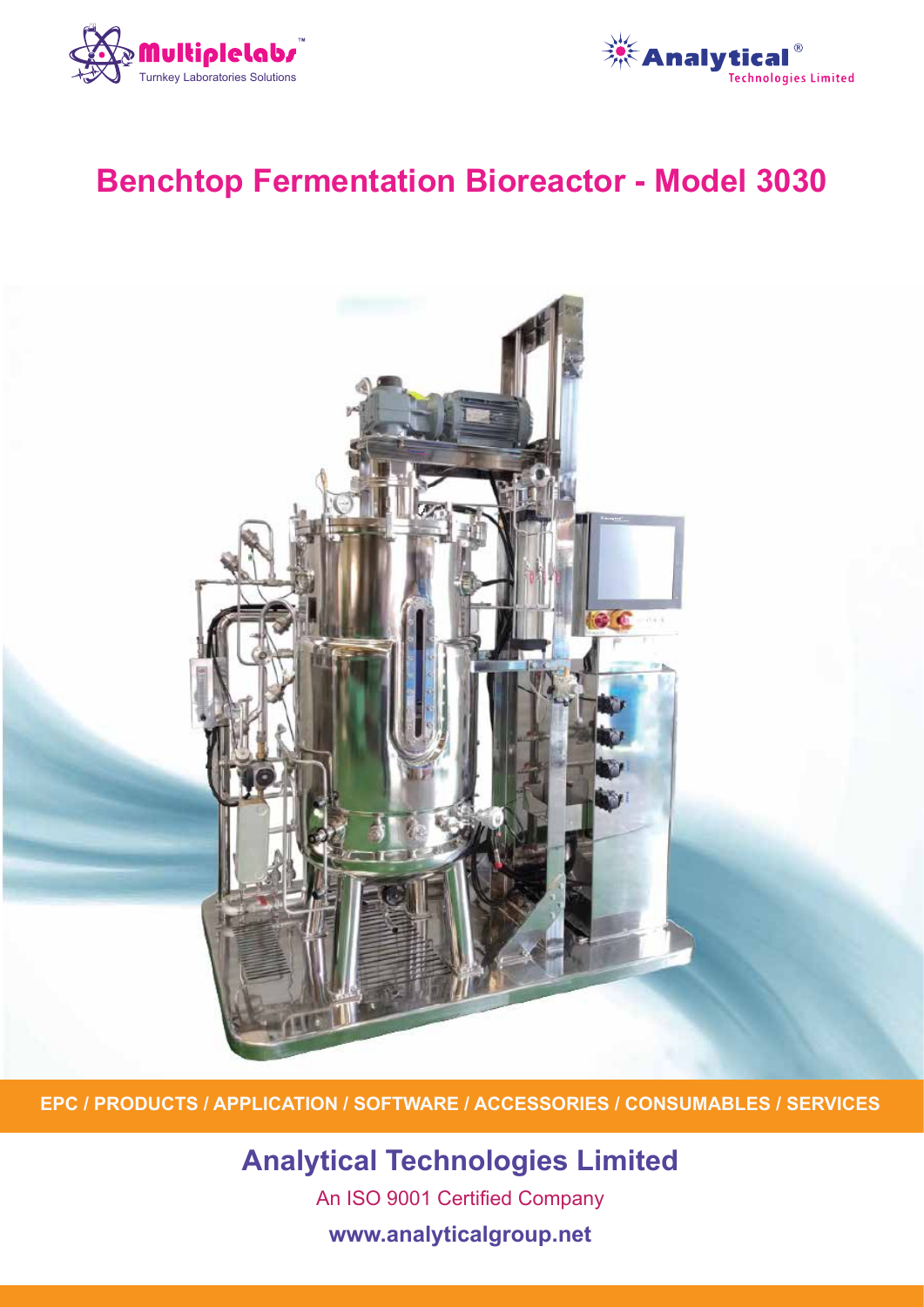

| <b>COMPOSITION</b>                  | <b>DETAILS</b>                                                                                                                                                                                                                                                                                                                                                                                                                                                                                                                                                                                                                                                                                                                                                                                                                                                                                                                                                                                                                                                                                                                                                                                                                                                                                                                                         | <b>QTY</b> |
|-------------------------------------|--------------------------------------------------------------------------------------------------------------------------------------------------------------------------------------------------------------------------------------------------------------------------------------------------------------------------------------------------------------------------------------------------------------------------------------------------------------------------------------------------------------------------------------------------------------------------------------------------------------------------------------------------------------------------------------------------------------------------------------------------------------------------------------------------------------------------------------------------------------------------------------------------------------------------------------------------------------------------------------------------------------------------------------------------------------------------------------------------------------------------------------------------------------------------------------------------------------------------------------------------------------------------------------------------------------------------------------------------------|------------|
| • MAIN CONTROL<br><b>SYSTEM</b>     | • LG SCADA PLC CONTROLLER.<br>Control Cabinet: Body case with touch screen display<br>• 17" Resistive touch color LCD panel for, data input and<br>display/Touch Screen Industrial PC unit<br>On/Off diaphragm valves with air solenoid valves<br>Automation program & software<br>• Functions: pH, DO, Foam, Temperature, Agitation, Peristaltic<br>pump control, Calibration & Recalibration, Etc.<br>Real time data as a graphs for rpm, temp, DO, pH, and foam<br>Existing data will be graphed with its own real-time system<br>Displays and saves date, time, rpm, temperature, DO, pH,<br>and foam<br>Data logging software for PC: Spread sheet format & Graph<br>type of parameters<br>View Excel: Accumulated data in Excel format<br><b>Fed Batch</b><br>pH stat, DO stat, user feeding profile, and exponential feed<br>-ing On/Off & Auto Mode setting<br><b>Automatic DO control</b><br>Feed pump<br><b>Alarm Function</b><br>$\bullet$<br>All measured and control parameters: alarm low/high limits<br>Screen display<br>Automatic/Manual sterilization system<br><b>Operation mode: Stop/Sterilization/ Cooling/Culture</b><br>$\bullet$<br>Set cooling temp<br>User setting and programmable / Security: password protected<br>SCADA functionality can be added(optional) (Remote monitor<br>-ing the system operation via Internet) | 1          |
| <b>VESSEL</b><br>• AGITATION SYSTEM | Total 30L, Working 21L<br>$H/D = 2:1$<br>No Stamp<br>$\bullet$<br>Surface finish inside / ousite: 0.8°C / 1.2°C<br>Design temp.: 150°C<br>Inner Vessel design pressure : $-1 \sim 4$ bar(g)<br>Inner Vessel working pressure : 2 bar(g)<br><b>Inner Vessel Material: SUS 316 L</b><br>Jacket design pressure : Max. 6 bar(g)<br>Jacket working pressure: Max. 4bar(g)<br>Jacket Material: SUS 304<br>Sight glass 1 ea / Circle Light<br>Port: Harvest / Sampling / pH / DO / Temp. / Spare /<br>Inoculum / Septum 4ea / Exhaust<br>Stand alone on legs<br>Top driving<br>For total 30L (working 21L)<br>$\bullet$<br>AC motor / Inverter                                                                                                                                                                                                                                                                                                                                                                                                                                                                                                                                                                                                                                                                                                               |            |
|                                     | <b>Direct coupling</b><br>mecanical seal / Standard Supply system<br><b>Shaft</b><br>380V, 50/60Hz, 3Phase                                                                                                                                                                                                                                                                                                                                                                                                                                                                                                                                                                                                                                                                                                                                                                                                                                                                                                                                                                                                                                                                                                                                                                                                                                             |            |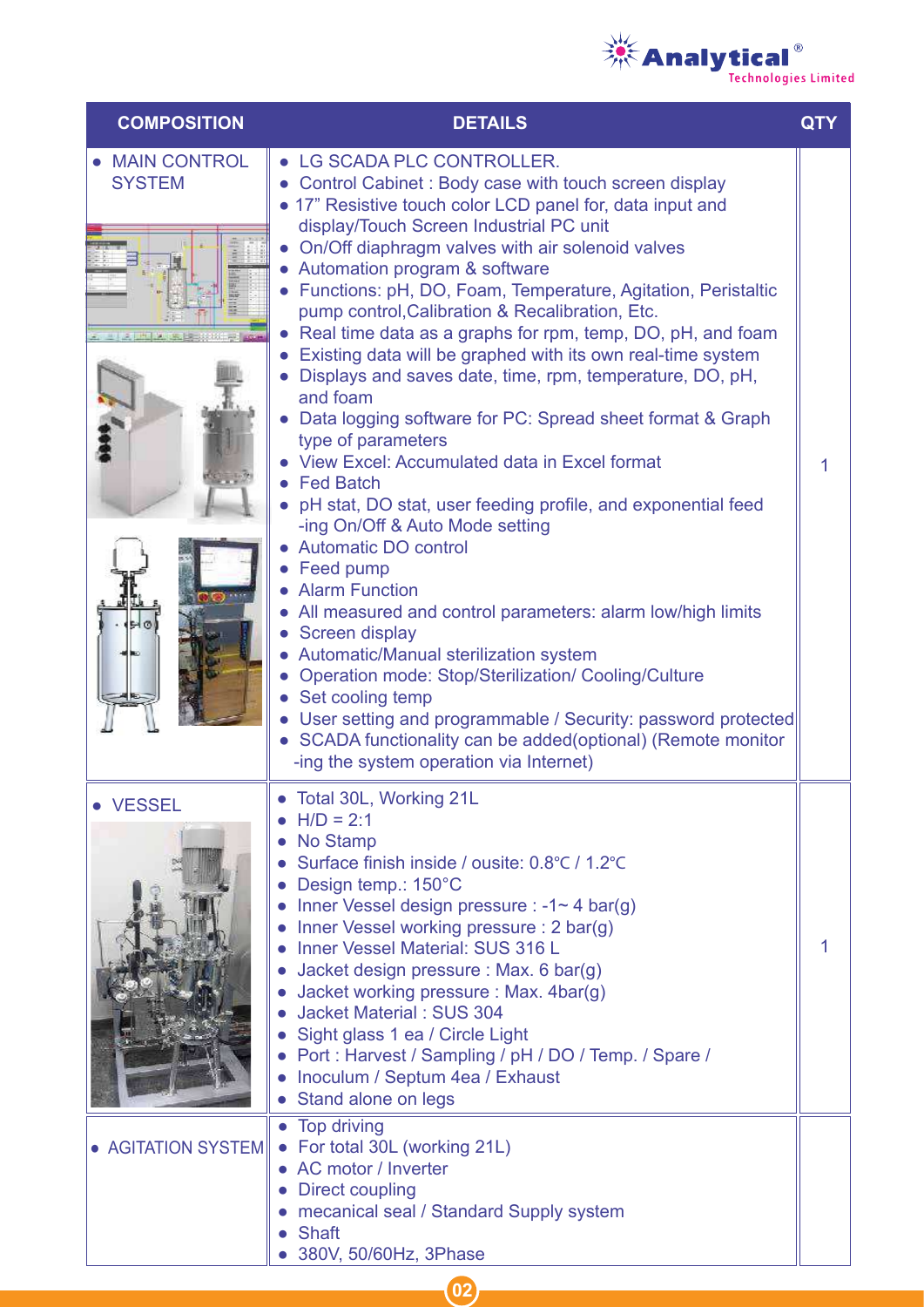

| • AGITATION SYSTEM         | RPM: $100 \sim 800$ (in water)<br>$\bullet$<br>Impeller 1: SUS 316L Rushton impeller(33%), 2 stage<br>Impeller 2: SUS 316L impeller for anti-foam, 1 stage<br>316L Removable vertical baffle plates - 3 wings                                                                                                                                                                                                                                                                                                                                                                                                         |   |
|----------------------------|-----------------------------------------------------------------------------------------------------------------------------------------------------------------------------------------------------------------------------------------------------------------------------------------------------------------------------------------------------------------------------------------------------------------------------------------------------------------------------------------------------------------------------------------------------------------------------------------------------------------------|---|
| <b>RUPTURE DISK</b>        | Diameter - 25mm<br>EBP(effective burst pressure) in bar at 20°C - 2 or 3 bar<br>Tolerance on EBP - ± 10%<br><b>Seating Configuration: Standard Sanitary Ferrule</b>                                                                                                                                                                                                                                                                                                                                                                                                                                                   | 1 |
| • PH CONTROL               | - Measuring range: $pH$ 0 $\sim$ 14.00, Accuracy: $+/-0.01$<br>- pH electrode: Type- Gel type electrode, Hamilton<br>• Insertion length: 120mm<br>· Electrode holder: 250 mm, 316L<br>• DN25 Ingold port for pH sensor at the lower part of the vessel                                                                                                                                                                                                                                                                                                                                                                |   |
| • DO CONTROL               | • Measuring range: $0.00 \sim 20.00$ ppm or $0.0 \sim 100.0\%$<br>• DO sensor Measuring range: $0.0 \sim 250\%$<br>- Resolution: 0.1ppm or 1%<br>- Accuracy: FS +/-0.5%<br>- DO electrode: Type- Polarographic, Hamilton<br>- Insertion length: 120mm<br>- Electrode hoder: 250 mm, SUS 316L<br>. DN25 Ingold port DO sensor at the lower part of the vessel                                                                                                                                                                                                                                                          | 1 |
| • ANTI-FOAM                | • Measuring range : 0 - 4000 cnt<br>- Interrupter on/off time : 0 - 999.9 sec<br>• On-off control function<br>• Conductivity type foam detecting and control unit<br>• Sensitivity adjusting kit<br>- Alarm: High/Low foam<br>- Foam electrode : Measurement - conductivity<br>• Material: SUS 316L/Teflon coating                                                                                                                                                                                                                                                                                                    | 1 |
| • AGITATION SYSTEM<br>【《*圓 | $\bullet$ Input : pt100<br>Transmitter range : 0~150 °C<br>Output: 4-20mA<br>Material: Stainless steel316<br>Process connection : Sanitary clamp 1.5S<br>Protection tube diameter: 6.35 x 50L<br>Maker: Oriental temp. sensor<br>• Accommodate flow rate quantity: 1VVM<br>Inlet air filter- filter element: PTFE, 0.2 micron<br>Inlet airfilter housing: design-sanitary, material-316L<br>Downstream from the Air Filter Housing of surface roughness<br>(RA) is RA < $0.8$ °C<br>• Sterilization: 121C, 30min<br>Air flow control: Manual<br>Diaphragm Valve: 6ea<br>• Steam Trap: 2ea<br>• 316L Ring type sparger | 1 |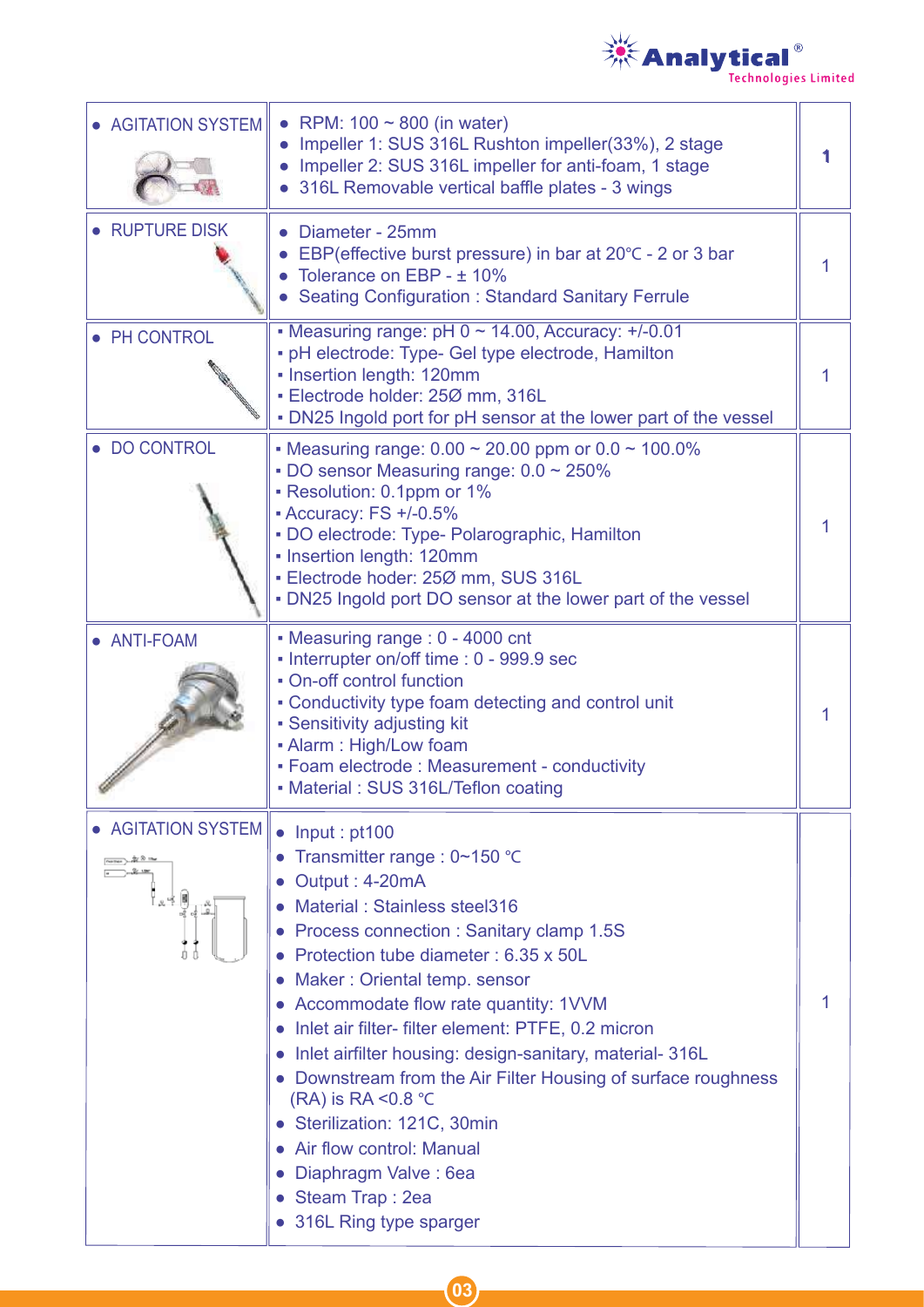

| <b>PRESSURE</b><br><b>&amp; EXHAUST SYSTEM</b>                                  | • PRESSURE CONTROL SYSTEM<br>• Measuring range: $0.00 \approx 3.00$ kg/cm2<br>• Accuracy: $FS +1-0.3%$<br>• Pressure transmitter: Measuring type- Piezo cells<br>• Range: $0.00 \sim 3.00$ kg/cm2<br>Output signal: 4 - 20 mA<br>Positioning valve for automatic control of vessel pressure<br>at the exaust line<br>• AIR EXHAUST UNIT<br><b>Condensor: Design- Sanitary and efficient cooling</b><br>• Sterilization: automatically during vessel sterilization / 120°C,<br>30 <sub>min</sub><br>• Diaphragm Valve<br>• Ball Valve                                                                                                 | 1 |
|---------------------------------------------------------------------------------|--------------------------------------------------------------------------------------------------------------------------------------------------------------------------------------------------------------------------------------------------------------------------------------------------------------------------------------------------------------------------------------------------------------------------------------------------------------------------------------------------------------------------------------------------------------------------------------------------------------------------------------|---|
| <b>FEEDING</b>                                                                  | • Autoclavable Reagent bottle: 250ml x 4ea<br>• Borosilicate glass<br>• Peristaltic pump (Boxer pump)<br>• Acid, Base, Antifoam and Substrate feeding<br>• 15QQ 4ea: Fixed 60RPM                                                                                                                                                                                                                                                                                                                                                                                                                                                     |   |
| TEMP.                                                                           | Measuring range : $0 - 150$ °C<br>• Steam sterilizable<br>Measuring principle: linear resistance type, Control range: $10 \sim$<br>$65^{\circ}$ C<br>• Vessel jacket with close loops for temp control:<br>• Secondary loop- valves for steam and cool water<br>On/Off Angle seat globe valves for water and steam supply<br>Circulation pump for hot and cool water supply<br>Control Range : 5 °C ~ 80 °C<br>Control accuracy: 0.1°C<br><b>Circulation Pump</b><br><b>Angle Seat Globe Valve</b><br>Heat Exchanger: Stainless Steel 304<br><b>Safety Valve</b><br><b>Pressure Gauge</b><br><b>Steam Trap</b><br><b>Check Valve</b> | 1 |
| <b>SAMPLING SYSTEM</b>                                                          | • Manual Diaphragm Valve / Manual sterilization / Non contamina<br>tion structure                                                                                                                                                                                                                                                                                                                                                                                                                                                                                                                                                    | 1 |
| <b>HARVEST SYSTEM.</b>                                                          | • Manual Diaphragm Valve / Manual sterilization / Non contamina-<br>tion structure<br>• The material where the surface roughness (RA) is RA < $0.8$ °C<br>• Port Size: DN25                                                                                                                                                                                                                                                                                                                                                                                                                                                          | 1 |
| <b>BASE FRAME &amp;</b><br><b>Controller&amp; UTILITY</b><br><b>PIPING LINE</b> | • Compact sanitary design stainless steel<br>• Surface: Mechanically polished and electropolished<br>Frame: open frame type                                                                                                                                                                                                                                                                                                                                                                                                                                                                                                          |   |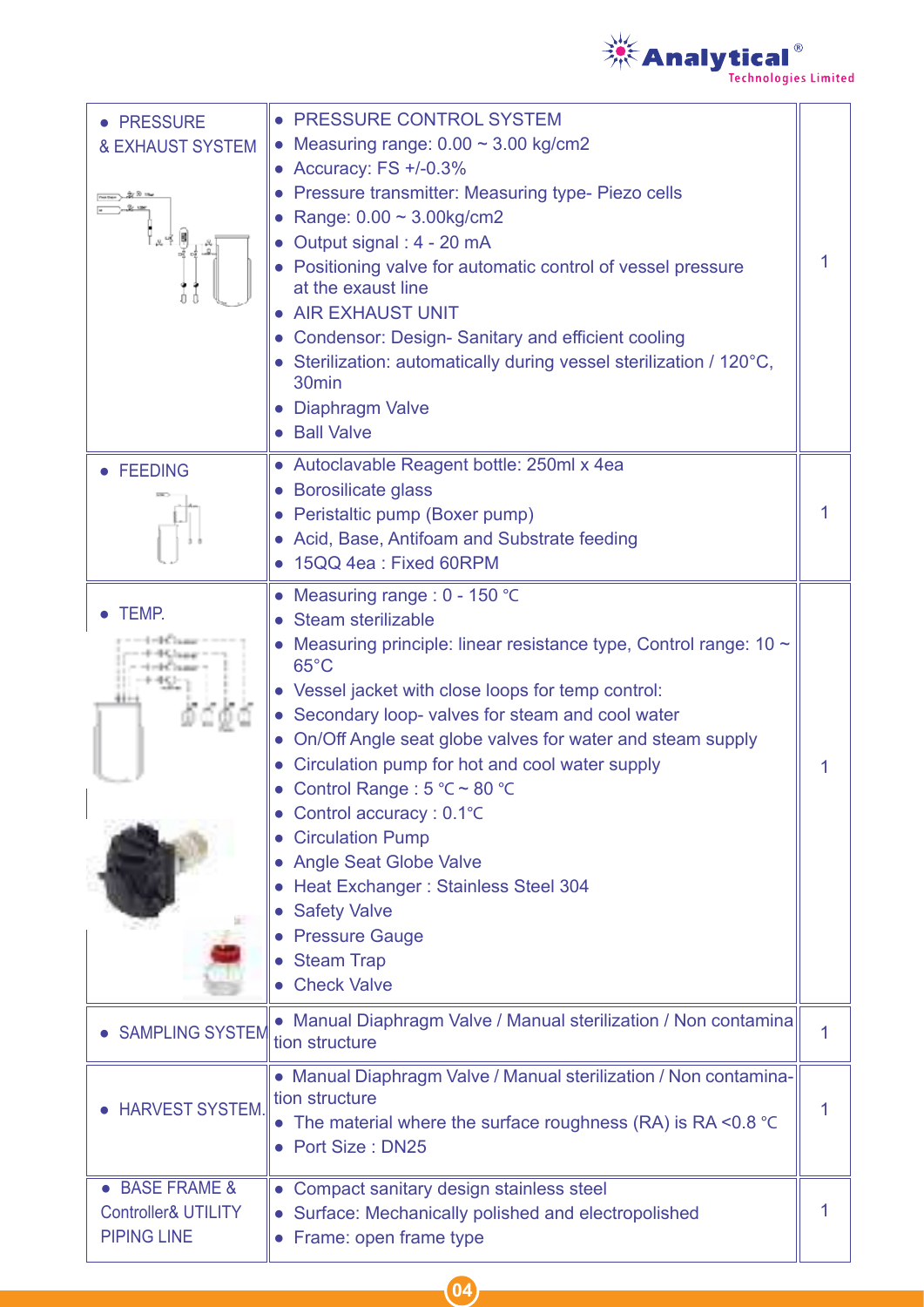

| • Air Compressor<br>Order No. UT01                  | $\bullet$ 2 HP<br>• Tank Capacity: 30L<br>Discharge Rate: 240 L/min<br>• max Pressure : 6bar~8bar<br>• Dimension : 580 (L) x 450 (D) x 840 (H)<br>$\bullet$ Noise : 60 dB<br>Voltage: 380V, 50Hz, 1.5Kw<br>• Air Filter Dryer                                                 |  |
|-----------------------------------------------------|-------------------------------------------------------------------------------------------------------------------------------------------------------------------------------------------------------------------------------------------------------------------------------|--|
| • Steam Generator<br>Order No. UT02<br><b>TABLE</b> | • Rated evaporation : 12,900 kcal/hr<br>Electrical capacity: 15 KW<br>Voltage: 380 V, 3 PH, 50 Hz<br>• Max. Pressure : $5\neg 7$ KG/ $cm\overline{1}$<br>• Work. Pressure: 5 KG/cm<br>• Weight: 57 KG<br>• Dimension: 350 (L) x 700 (W) x 740 (H)                             |  |
| • Chiller<br>Order No. UT03                         | • Compressor rated output : 1.6~2.6 Kw<br>• Circulating pump capacity : 0.74 kW<br>• Tank capacity : 40 $\ell$<br>Cooling capacity: 4,990 Kcal/h (at 20 °C)<br>Voltage: AC 380V, 3PH, 50Hz<br>Electric power consumption : 2.8~3.8 kW<br>Dimensio: 580(L) x 960(W) x 1,225(H) |  |

Note: The above equipment specifications may change depending on the manufacturer's situation